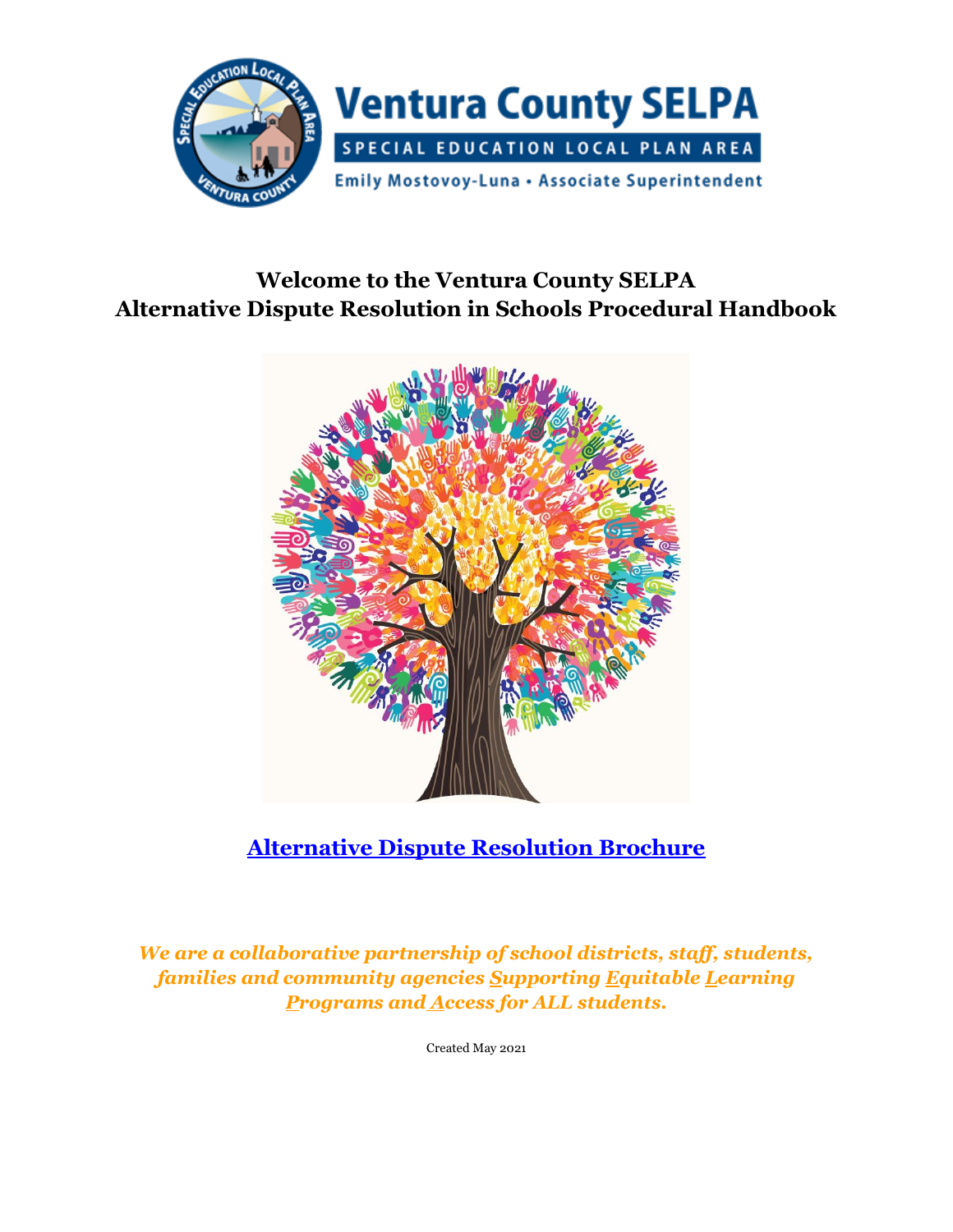

# **Procedural Handbook Contents**

- **I. Overview of Alternative Dispute Resolution (ADR) Services Offered by Ventura County SELPA**
- **II. Definition of Alternative Dispute Resolution (ADR) Services**
- **III. Definition of Common Terminology in ADR**
- **IV. Process for Requesting an ADR Service**
- **V. Time and Scheduling**
- **VI. Facilitator/Mediator Code of Ethics**
- **VII. Program Data Collection, Evaluation and Reporting**
- **VIII. Alternative Dispute Resolution (ADR) Forms**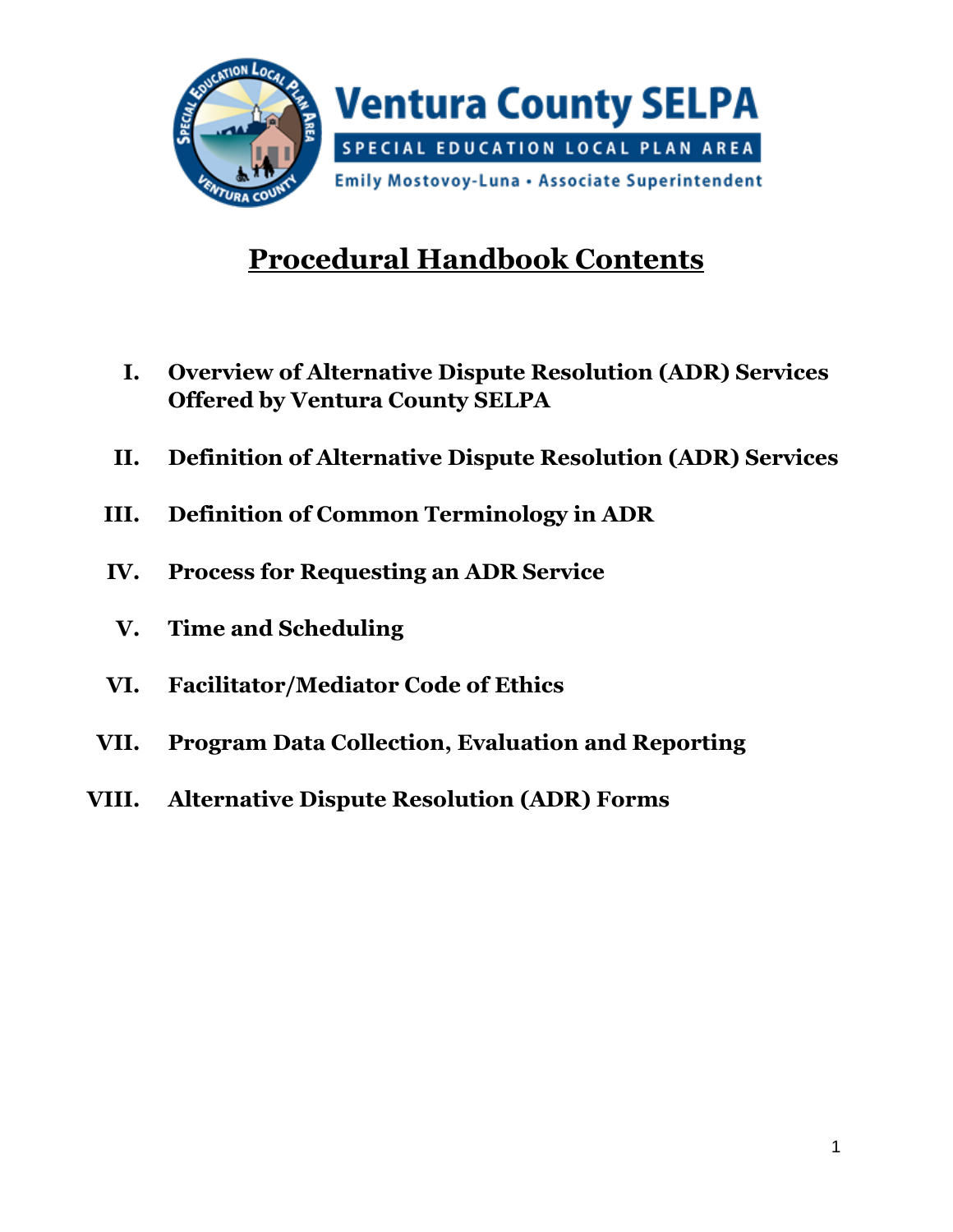

#### **OVERVIEW OF ALTERNATIVE DISPUTE RESOLUTION PROVIDED BY VENTURA COUNTY SELPA**

Alternative Dispute Resolution, or ADR, is a process for resolving conflicts that is voluntary, confidential, preserves future relationships, and respects the dignity of individuals while also creating mutually satisfying solutions. ADR uses communication, collaboration, negotiation, and mediation to produce an agreement that meets the interests of the parties involved. When participating in Alternative Dispute Resolution, parents and districts maintain the right to seek state-level due process.

The Ventura County SELPA offers an Alternative Dispute Resolution process to help resolve conflicts between schools and families regarding special education concerns. The program, which is provided free of charge, serves the families of all children within Ventura County SELPA local educational agencies (LEAs)/districts, by enhancing a collaborative partnership and working to preserve the relationships. Major components of the program include:

| Level 1:        | <b>Phone Consultation</b>                                         |
|-----------------|-------------------------------------------------------------------|
| <b>Level 2:</b> | Collaborative Conference                                          |
| Level 3:        | <b>Facilitated IEP Meetings</b>                                   |
| Level 4:        | SELPA Level Mediation (not part of IDEA)                          |
| Level $5$ :     | File with Office of Administrative Hearings (OAH) for Due Process |

#### **Flow Chart Links**

[Parent Phone Call Flow Chart](https://www.vcselpa.org/LinkClick.aspx?fileticket=0c2enbJ3skg%3d&portalid=0)

[Mediation Flow Chart](https://www.vcselpa.org/LinkClick.aspx?fileticket=076uJVCjv7Q%3d&portalid=0)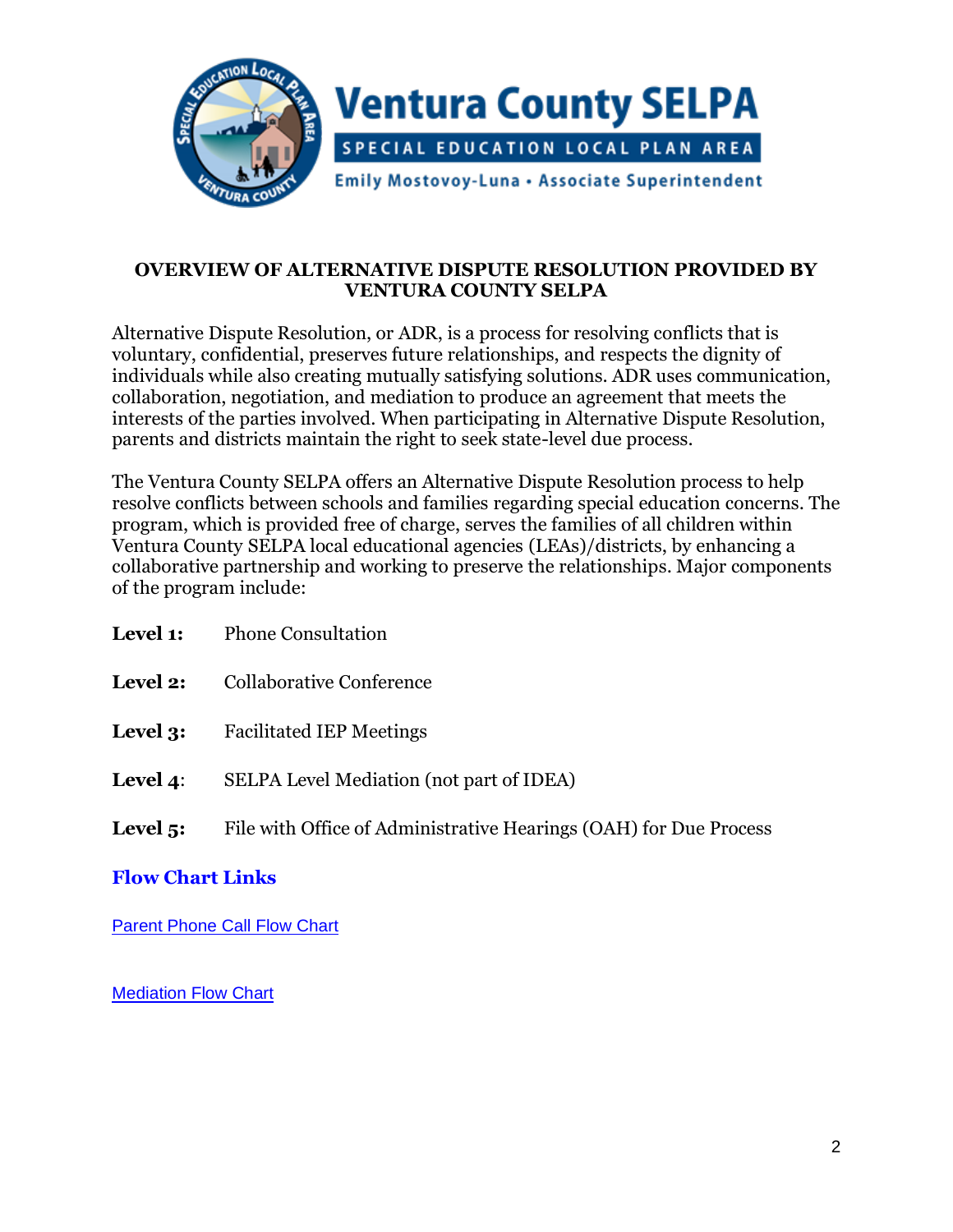

#### **DEFINITION OF ALTERNATIVE DISPUTE RESOLUTION (ADR) SERVICES OFFERED BY VC SELPA**

**Phone Consultation:** Families, school district personnel and the general public who are members of the Ventura County Special Education Local Area Plan (SELPA) have the opportunity to contact the VC SELPA office to receive information about special education laws, rights and protections of children receiving special education services.

**Collaborative Conference:** Family members or district personnel may request a collaborative conference to receive support to help resolve disagreements before a formal meeting is held such as an IEP. The process is voluntary, confidential and can increase effective communication between families and district personnel. The SELPA Coordinator will work with the team members either separately or together as a preemptive approach to resolve disagreements.

**Facilitated IEP Meetings (FIEP):** Facilitation is a collaborative process that emphasizes shared responsibility for the development of the most appropriate IEP for the student. A parent and/or district personnel may request the SELPA Coordinator attend and facilitate an IEP meeting.

A facilitated IEP may result in:

- A decrease in more formal procedures
- More collaborative IEPs
- Improved relationships and communication between schools and families
- Resolutions to disputes that are more mutually satisfying to both families and schools
- Greater capacity of teams as they learn from facilitators how to conduct meetings successfully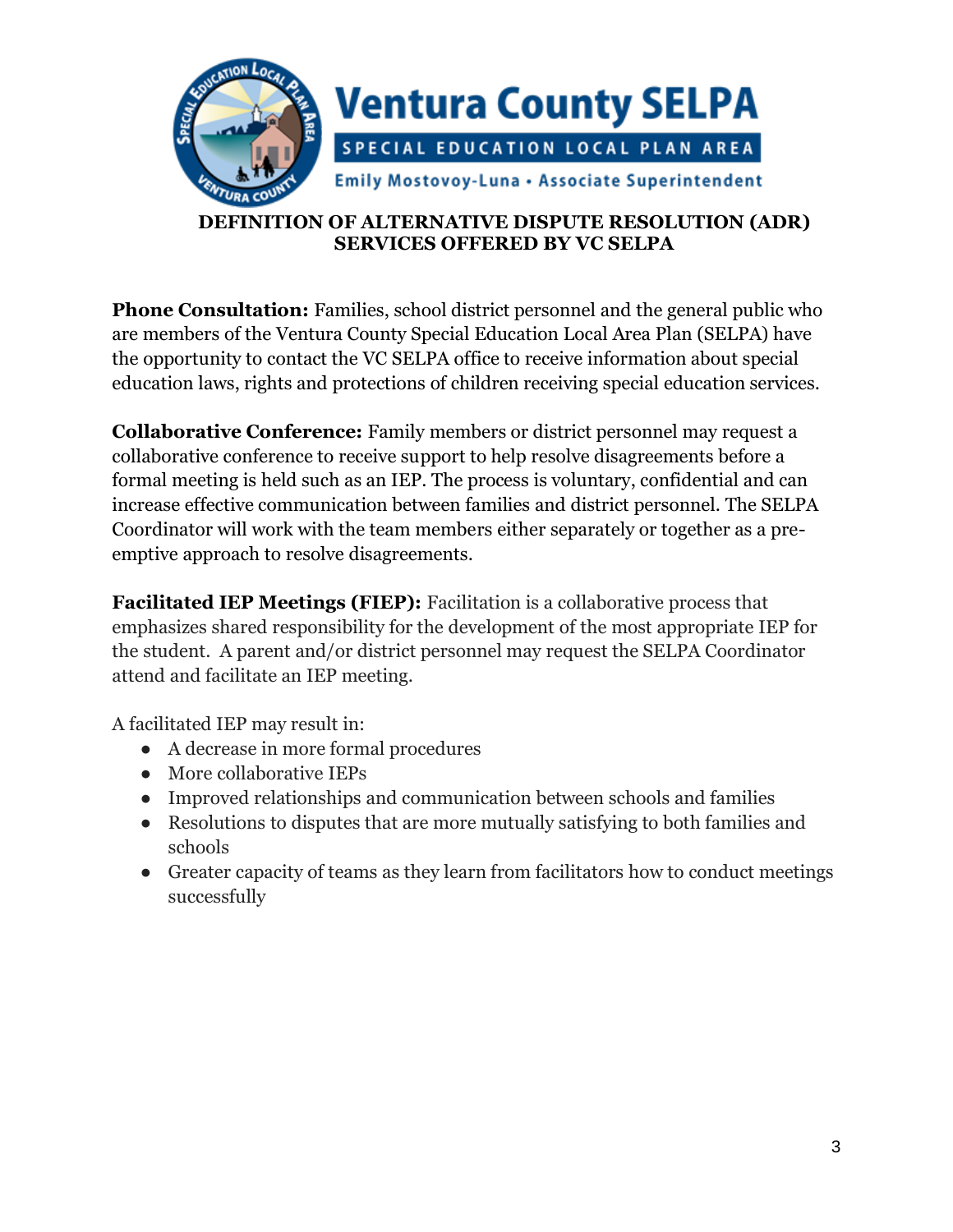

**SELPA Level Mediation (not part of IDEA):** Mediation at the SELPA level is one way to resolve disagreements over special education matters between parents and schools. It is a voluntary process designed to be utilized prior to families and districts involving attorneys or outside personnel. The mediation process does not prevent future use of due process procedures for either districts or families and should not be used to delay or deny due process rights.

The proceedings are considered confidential and cannot be used outside the setting without consent from all parties. Both parties must agree to participate in the mediation process.

SELPA level mediation is conducted by the VC SELPA Coordinator: Family, Student, School Collaboration, who is a neutral person in the process, this means they do not take sides or make decisions but assist the parties in reaching their own agreeable solutions for the benefit of the student. The coordinator ensures everyone's participation, encourages communication, and assists both sides, by generating new ideas to resolve the disagreement. A successful outcome for mediation is that a mutually satisfying solution is generated by the participants and their relationship is enriched, enhancing future communications and the overall relationship. After an agreement is reached, both sides sign a written agreement to abide by the decisions made, and possibly to schedule an IEP team meeting to memorialize the decision.

**File with California "OAH":** If an agreement is not reached between parties through SELPA's level mediation, Parents and/or Districts have the option to file with the California Office of Administrative Hearing ("OAH") for due process, which may include mediation only, mediation and a hearing or a hearing only. Meditation through OAH is different from SELPA level mediation through VC SELPA in that it is facilitated by an administrative law judge. The process is similar in that it is voluntary, confidential, and does not impact future due process hearing requests through OAH.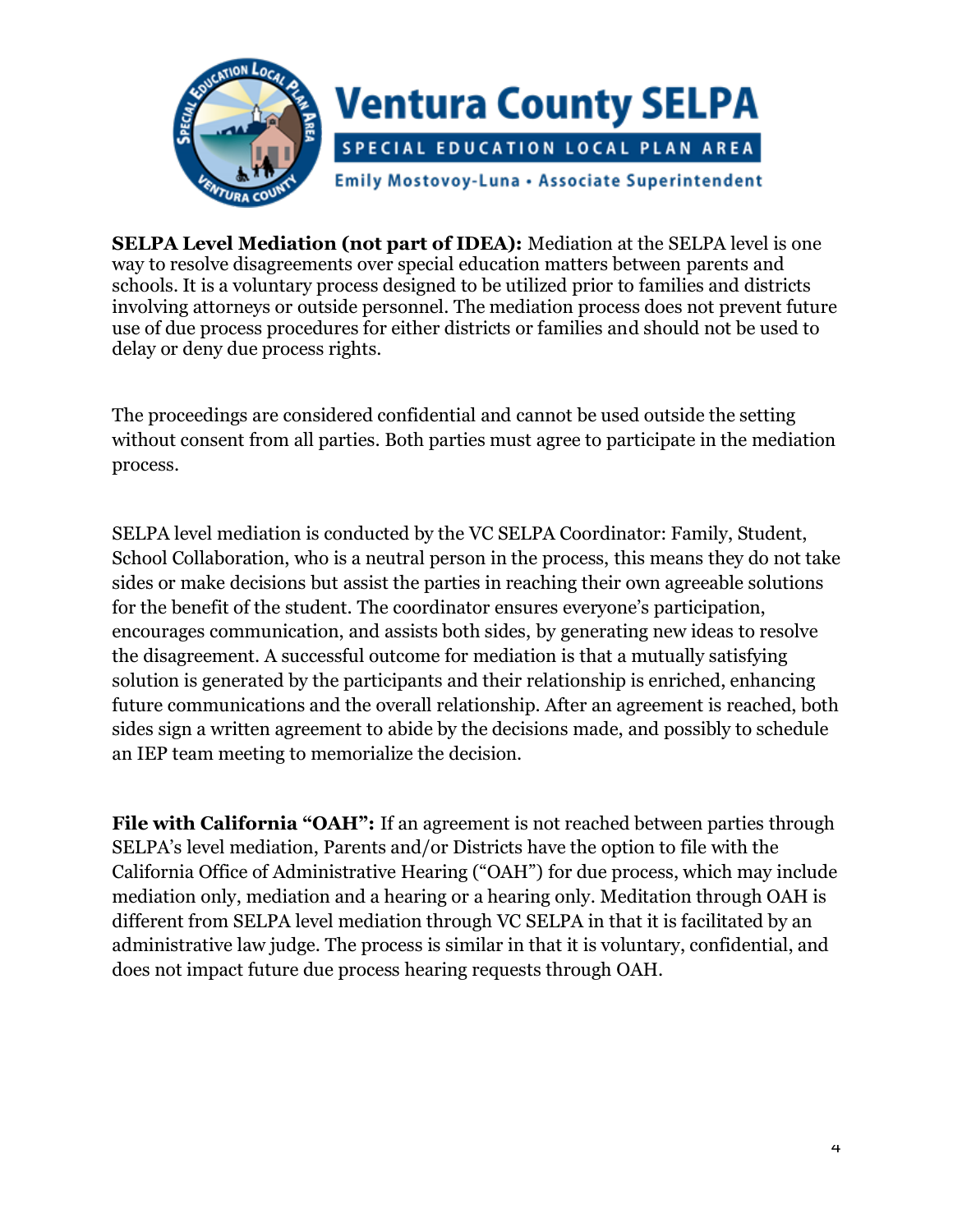

# **DEFINITION OF COMMON TERMINOLOGY IN ALTERNATIVE DISPUTE RESOLUTION**

**Facilitator:** A facilitator helps keep members of a team focused on the development of the IEP while addressing conflicts and disagreements that may have occurred before or emerge during the meeting. Such assistance, coming from an individual who is not a member of the IEP team, can encourage cooperation among team members and help the IEP development process or meeting be more successful.

**Mediator:** An objective third party that guides a discussion between multiple Parties. It is a way to settle a conflict so both sides win. Parents and professionals discuss their differences and, with the help of a trained mediator, reach a settlement that both sides accept.

**Norms:** Guidelines for communicating and behavior to support an effective conversation.

**Team:** The Individualized Education Program (IEP) team consists of education professionals, school personnel, parents, students, and others who have special knowledge of the child.

**Agreement:** A negotiated arrangement between parties as to a course of actions.

**Caucus:** Meeting with a party separately, typically during the mediation process.

# CADRE Comparison Chart Links

English: [Quick Guide to Special Education Dispute Resolution Processes for Parents of Children & Youth \(Ages 3-](https://www.cadreworks.org/sites/default/files/resources/Dispute%20Resolution%20Process%20Comparison%20Chart.pdf) [21\)](https://www.cadreworks.org/sites/default/files/resources/Dispute%20Resolution%20Process%20Comparison%20Chart.pdf)

#### Spanish:

[https://www.cadreworks.org/sites/default/files/resources/Gui%CC%81a\\_ra%CC%81pida\\_para\\_la\\_Educacio%CC%](https://www.cadreworks.org/sites/default/files/resources/Gui%CC%81a_ra%CC%81pida_para_la_Educacio%CC%81n_Especial_Procesos_de_Resolucio%CC%81n_de_Disputa..._0.pdf) [81n\\_Especial\\_Procesos\\_de\\_Resolucio%CC%81n\\_de\\_Disputa](https://www.cadreworks.org/sites/default/files/resources/Gui%CC%81a_ra%CC%81pida_para_la_Educacio%CC%81n_Especial_Procesos_de_Resolucio%CC%81n_de_Disputa..._0.pdf)…\_0.pdf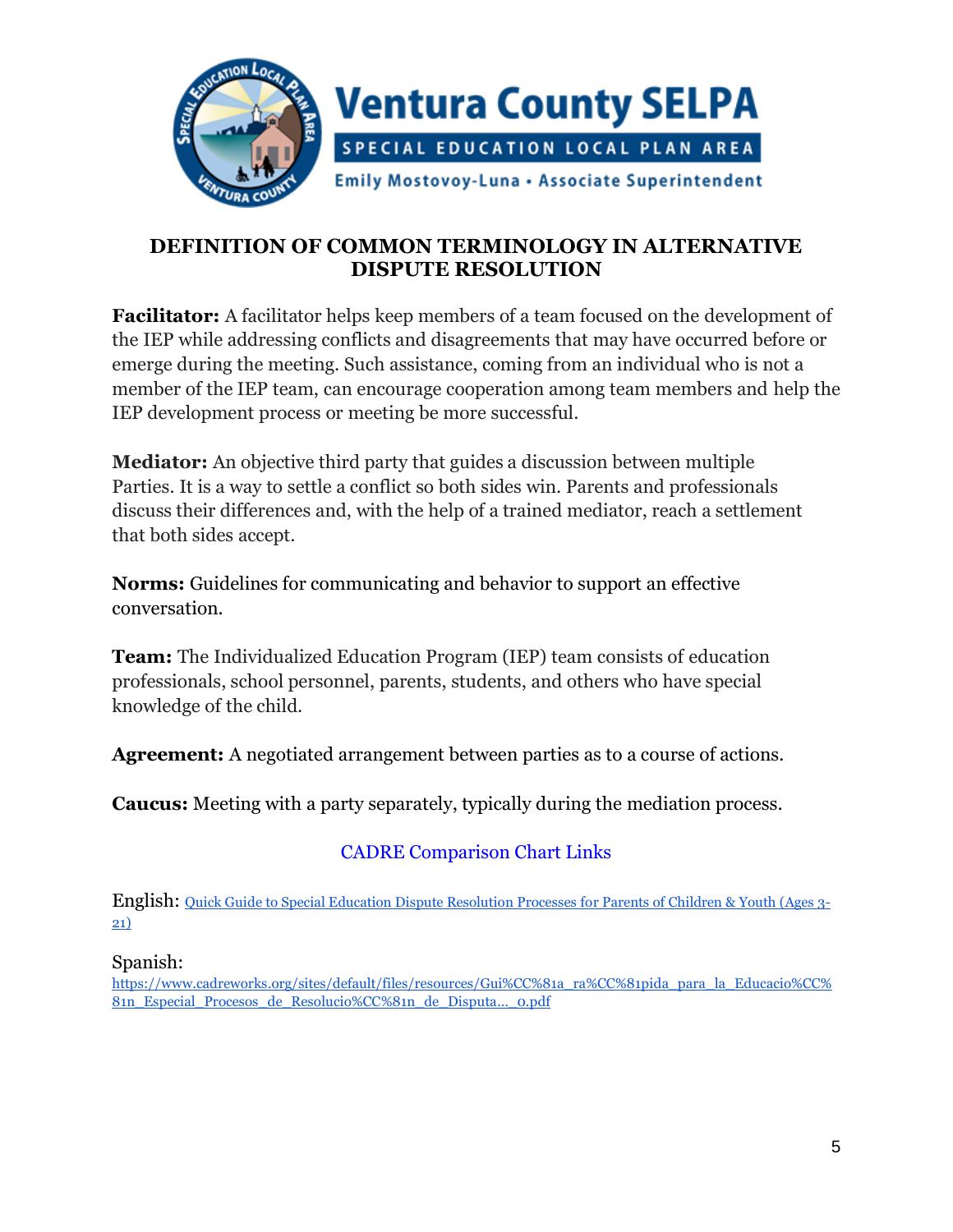

#### **PROCESS FOR REQUESTING AN ALTERNATIVE DISPUTE RESOLUTION SERVICE**

# **Step 1: Intake**

- a. Contact VC SELPA office at 805-437-1560 or by emailing vcselpa.adr@vcoe.org and request intake form for requested ADR service or click on the appropriate link below to complete.
- b. Fill out appropriate request form in its entirety and submit online to [vcselpa.adr@vcoe.org](mailto:vcselpa.adr@vcoe.org) or mail form to:

Ventura County SELPA 5100 Adolfo Road Camarillo, CA. 93012 (805) 437-1500

\*\*The intake process includes collecting background information as well as **seeking agreement from both parties** to participate in a meeting. After agreement to participate is reached, the VC SELPA Administrative Assistant will forward the ADR Facilitated Intake and Documentation Form to the Coordinator for review.

# **Step 2: Screening**

- a. Party Screening:
	- i. The requesting party is typically parent/guardian, adult student or LEA/District.
- b. Subject Matter Screening
	- i. Issues appropriate for mediation include, but are not limited to: eligibility, classification, type of program, services/make up sessions for services missed, accommodations, transition, IEP goals, discipline and behavior plans, and evaluations.
- c. Nature of Request:
	- i. The requesting party indicates the lower level of resolution services attempted (i.e., collaborative conference, FIEP).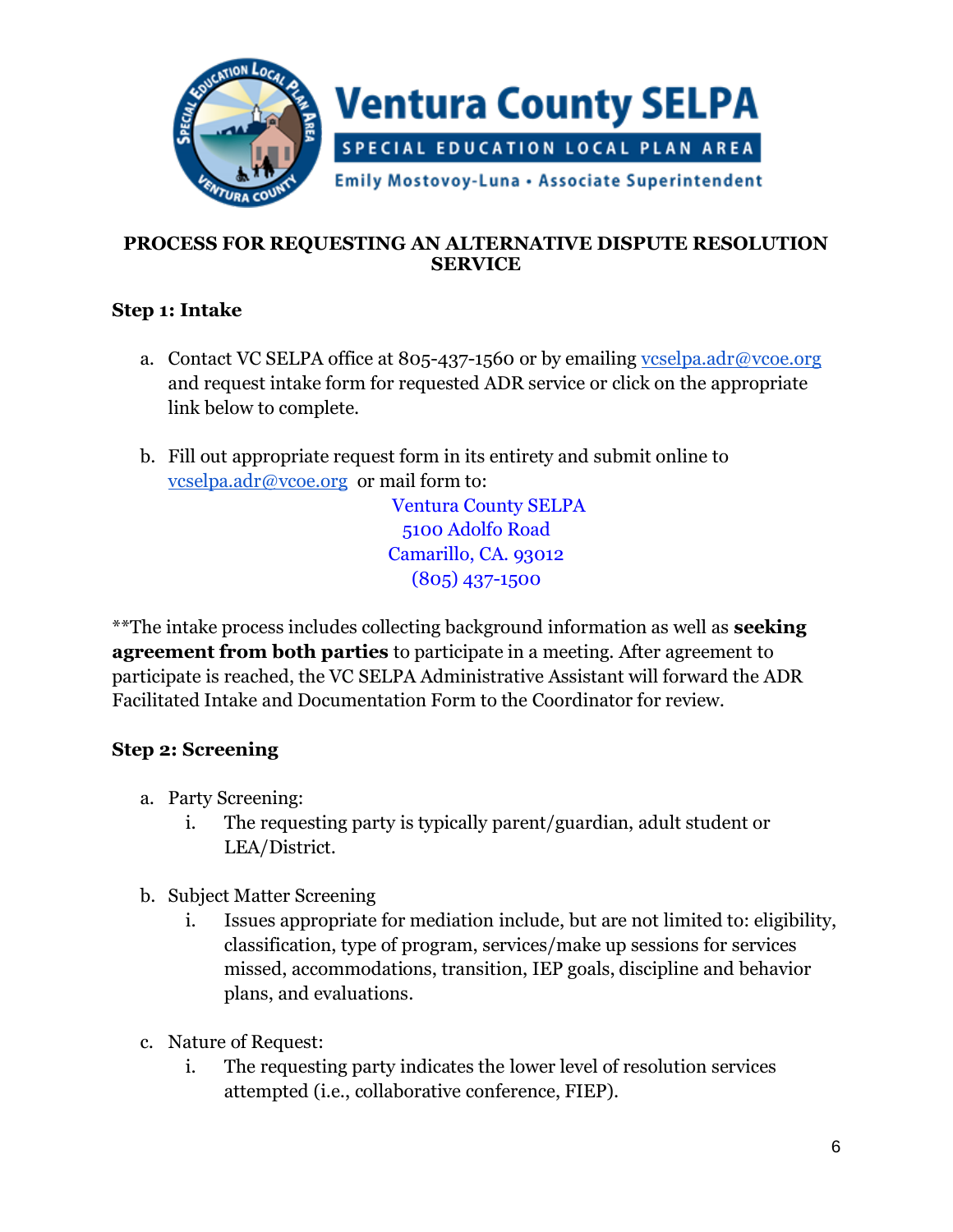

- d. Facilitated IEP Meeting or Mediation
	- i. FIEP: The IEP facilitator can help support the full participation of all parties. The facilitator does not impose a decision on the group; the facilitator clarifies points of agreement and disagreement and can model effective communication and listening for the IEP Team members. When disagreements arise, the facilitator can help encourage the members to identify new options. Most importantly, the impartial facilitator ensures that the meeting remains focused on the child.
	- ii. Mediation: Lower level of dispute resolution attempted, and disagreements are unable to be resolved during an IEP meeting.

#### **Step 3: Acceptance or Denial of Request**

- a. Once the request is approved, the coordinator will contact both parties within 2 business days to discuss the case and schedule a time/date for mediation.
- b. If a request is denied, the coordinator will contact both parties within 5 business days and follow up with a written explanation.
- c. Reasons a request may be denied include, but are not limited to:
	- A topic beyond the scope of facilitation
	- The case is in due process
	- Families have retained an attorney
	- One of the parties does not agree to facilitation

#### FLOW CHART LINKS

[Parent Phone Calls Flow Chart](https://www.vcselpa.org/LinkClick.aspx?fileticket=0c2enbJ3skg%3d&portalid=0)

[Mediation Flow Chart](https://www.vcselpa.org/LinkClick.aspx?fileticket=076uJVCjv7Q%3d&portalid=0)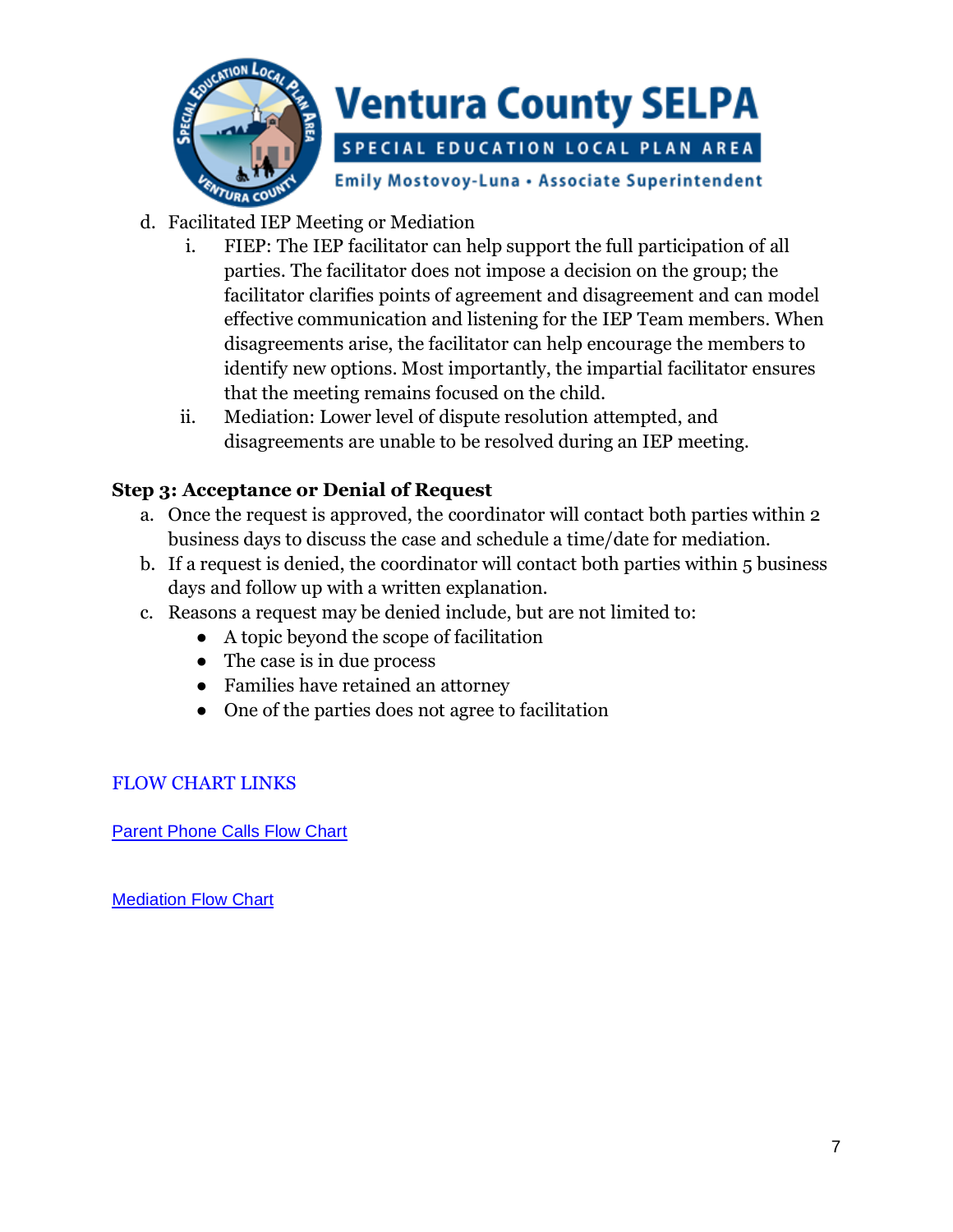

# **TIME AND SCHEDULING**

#### **Advance Notice:**

It is recommended that requests for Alternative Dispute Resolution Services be received at least 10 days prior to a scheduled meeting. Exceptions to this rule can be made in extenuating circumstances. Requests must be made by completing the appropriate intake form.

#### **Time Allotment for each service**

| <b>Collaboration Conference: 2-4 Hours</b> |             |
|--------------------------------------------|-------------|
| Facilitated IEP (FIEP):                    | $3-5$ Hours |
| Mediation:                                 | 5-10 Hours  |

Coordinator: Family, Student, School Collaboration is responsible for logging hours spent on each case and completing a data form after each case.

#### REQUEST FORM LINKS

[ADR-S Service Request Form](https://www.vcselpa.org/LinkClick.aspx?fileticket=fuCX-c7xD7s%3d&portalid=0)

[ADR FIEP Intake Form](https://www.vcselpa.org/LinkClick.aspx?fileticket=wu2ohUX1Tr8%3d&portalid=0)

[ADR-Mediation Request Form](https://www.vcselpa.org/LinkClick.aspx?fileticket=nNA_DFrdATI%3d&portalid=0)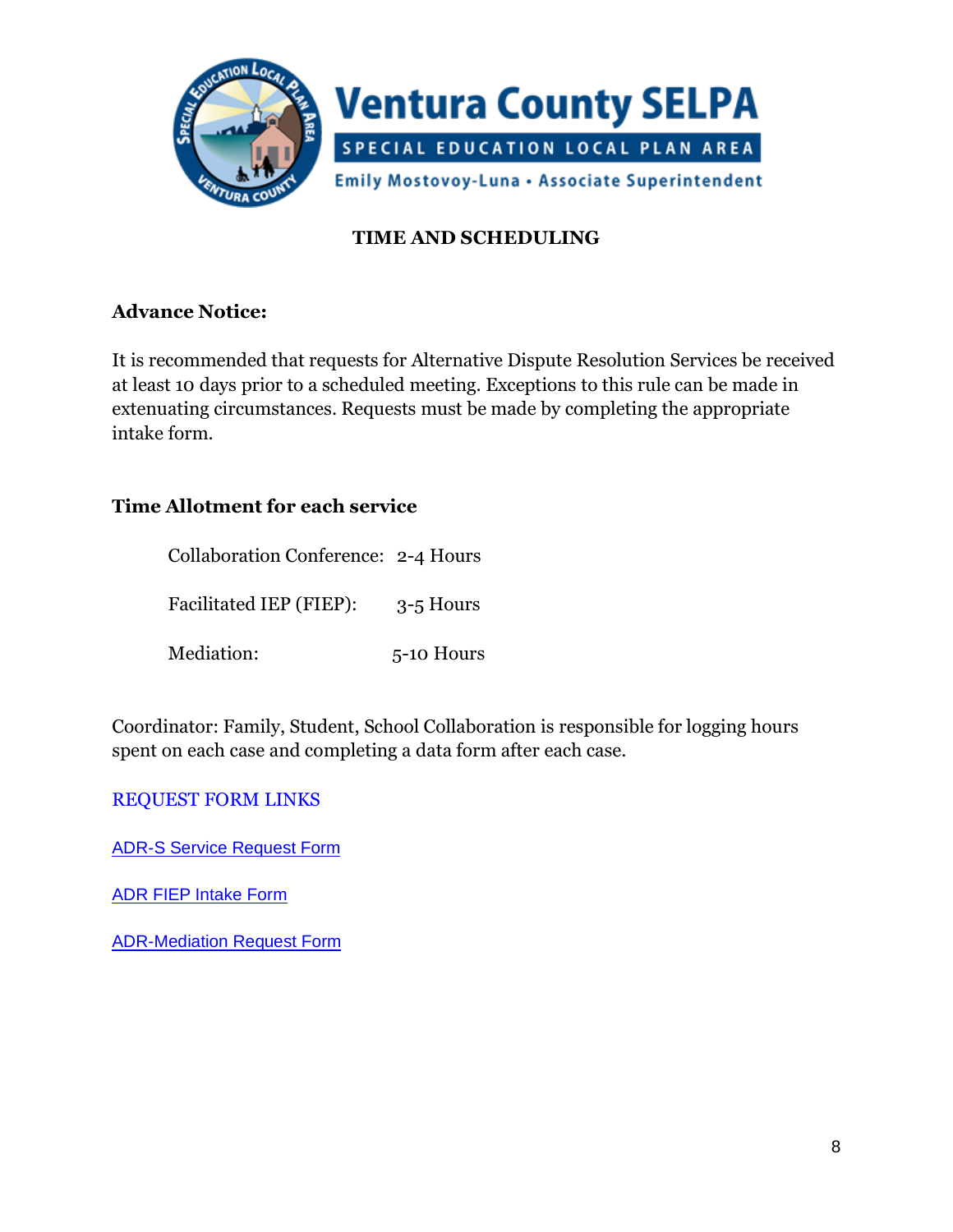

### **FACILITATOR/MEDIATOR CODE OF ETHICS**

#### **Role and Expectations of Facilitator and Mediator:**

The role of the facilitator is to be a neutral impartial party to the process. Please refer to [Facilitator and Mediator Code of Ethics.](https://www.vcselpa.org/LinkClick.aspx?fileticket=1_DUWJOo-UI%3d&portalid=0)

#### **Background and Training Required for VC SELPA Facilitators:**

All staff providing mediation services will complete 80 hours of mediation coursework, such as intensive training through Pepperdine and Key2Ed. Staff providing Facilitated IEPs will complete 40 hours of training through Key2Ed. Other optional resources for coursework are the following: [https://www.cadreworks.org.](https://www.cadreworks.org/)

#### **Follow-up Training:**

Facilitators will participate in continuing professional development for a minimum of 6 additional hours yearly as well as attendance at job alike meetings through the year.

#### **Confidentiality:**

All meetings are confidential, and the mediator will maintain the confidentiality of all participants in the process. This means that what is discussed in the meeting will not be repeated unless known from other sources or specifically authorized by the parties involved. There are exceptions to confidentiality, which exist when one of the parties makes a genuine threat of physical harm and/or child or elder abuse. Mediator will not voluntarily testify or report on anything said during mediation sessions UNLESS one of the participants makes a threat of physical harm or reveals information of child or elder abuse.

#### **Assignment**

The SELPA Coordinator will review the request, determine if it is approved and accepted, determine if a Collaborative Conference, Facilitated IEP or SELPA Mediation is appropriate. Once approved, the ADR coordinator will contact both parties within two business days of receipt of Intake and Documentation Form.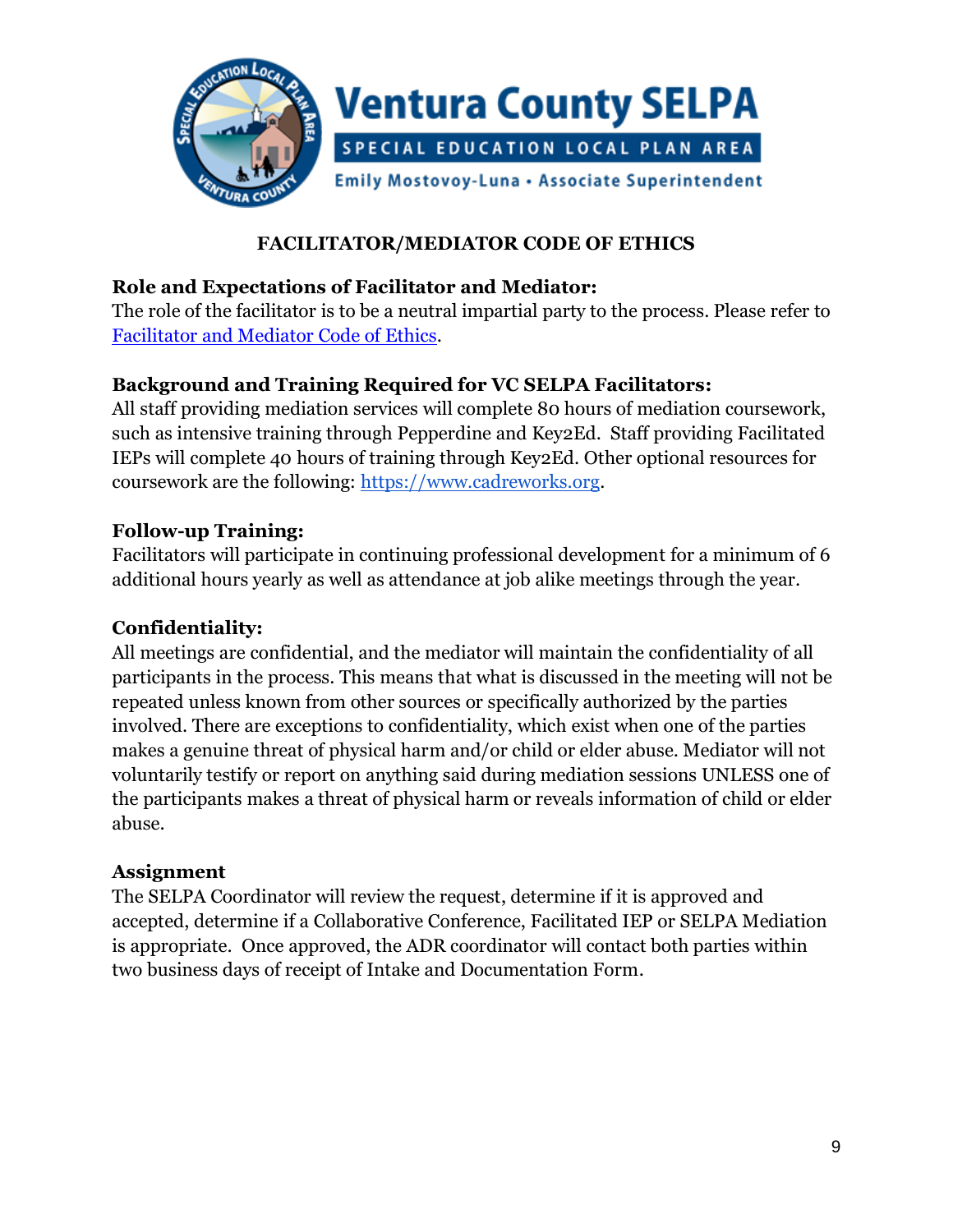

# **PROGRAM DATA COLLECTION, EVALUATION AND REPORTING**

#### **Evaluation of Each Meeting:**

Participants will have the opportunity to complete an online survey at the close of each ADR service.

#### **Annual Methods of Overall Program Evaluation:**

Record keeping/data collection

- ADR Level of Service
- Number of cases
- Number of meetings
- Hours per meeting
- Hours per case
- Outcome of meeting
- Satisfaction level of participants
- District Involved
- Who Initiated?
- Parent(s) debrief
- District/site debrief

**[ADR Data Collection 2021-22](https://vcoeorg-my.sharepoint.com/personal/sfontenot_vcoe_org/Documents/Publications/ADR/Final/ADR%20Data%20Collection%202021-22.xlsx)**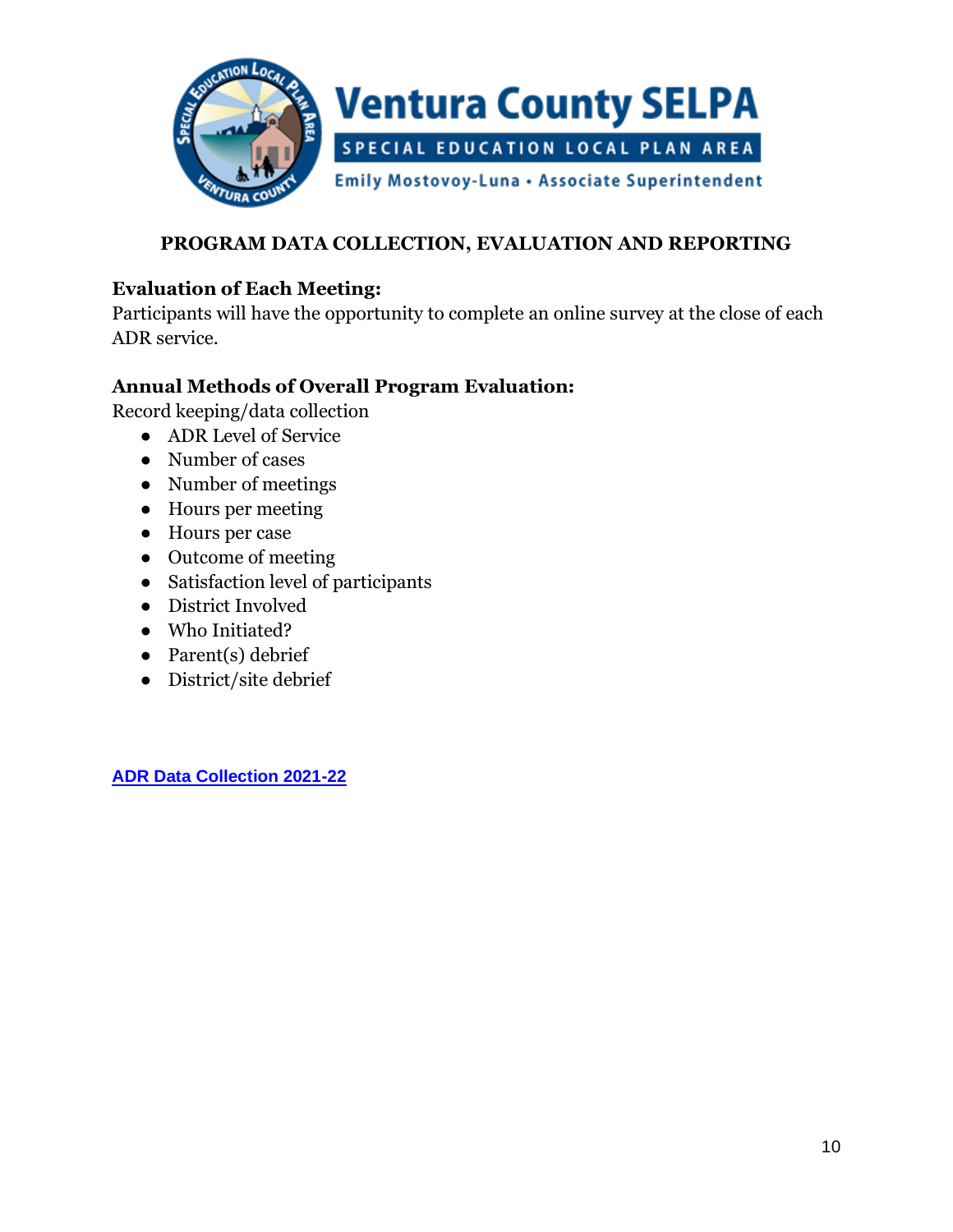

# **ALTERNATIVE DISPUTE RESOLUTION FORMS**

The following forms should be used in conjunction with requesting and implementing Alternative Dispute Resolution (ADR) services:

Alternative Dispute Resolution in School Request Form [ADR-S Service Request Form](https://www.vcselpa.org/LinkClick.aspx?fileticket=fuCX-c7xD7s%3d&portalid=0)

SELPA Level Mediation Request For [ADR-Mediation Request Form](https://www.vcselpa.org/LinkClick.aspx?fileticket=nNA_DFrdATI%3d&portalid=0)

Alternative Dispute Resolution (ADR) Mediation Participation Guidelines, Code of Ethics, and informed Consent [Alternative Dispute Resolution Mediation Guidelines and Code of Ethics](https://www.vcselpa.org/LinkClick.aspx?fileticket=fJ-kkBEC5_0%3d&portalid=0)

Facilitators Code of Ethics [ADR Facilitator's Code of Ethics](https://www.vcselpa.org/LinkClick.aspx?fileticket=1_DUWJOo-UI%3d&portalid=0)

Evaluation Form [ADR Evaluation Form](https://www.vcselpa.org/LinkClick.aspx?fileticket=cNKuKu14TzI%3d&portalid=0)

Brochure [ADR Brochure](https://www.vcselpa.org/LinkClick.aspx?fileticket=4hpTY_8OsR8%3d&portalid=0)

FIEP Intake Form **[FIEP Intake Form](https://www.vcselpa.org/LinkClick.aspx?fileticket=wu2ohUX1Tr8%3d&portalid=0)** 

General Confidentiality Agreement for Collaborative Conferences [General Confidentiality Form-Collaborative Conference](https://www.vcselpa.org/LinkClick.aspx?fileticket=rH5KSzwIHjw%3d&portalid=0)